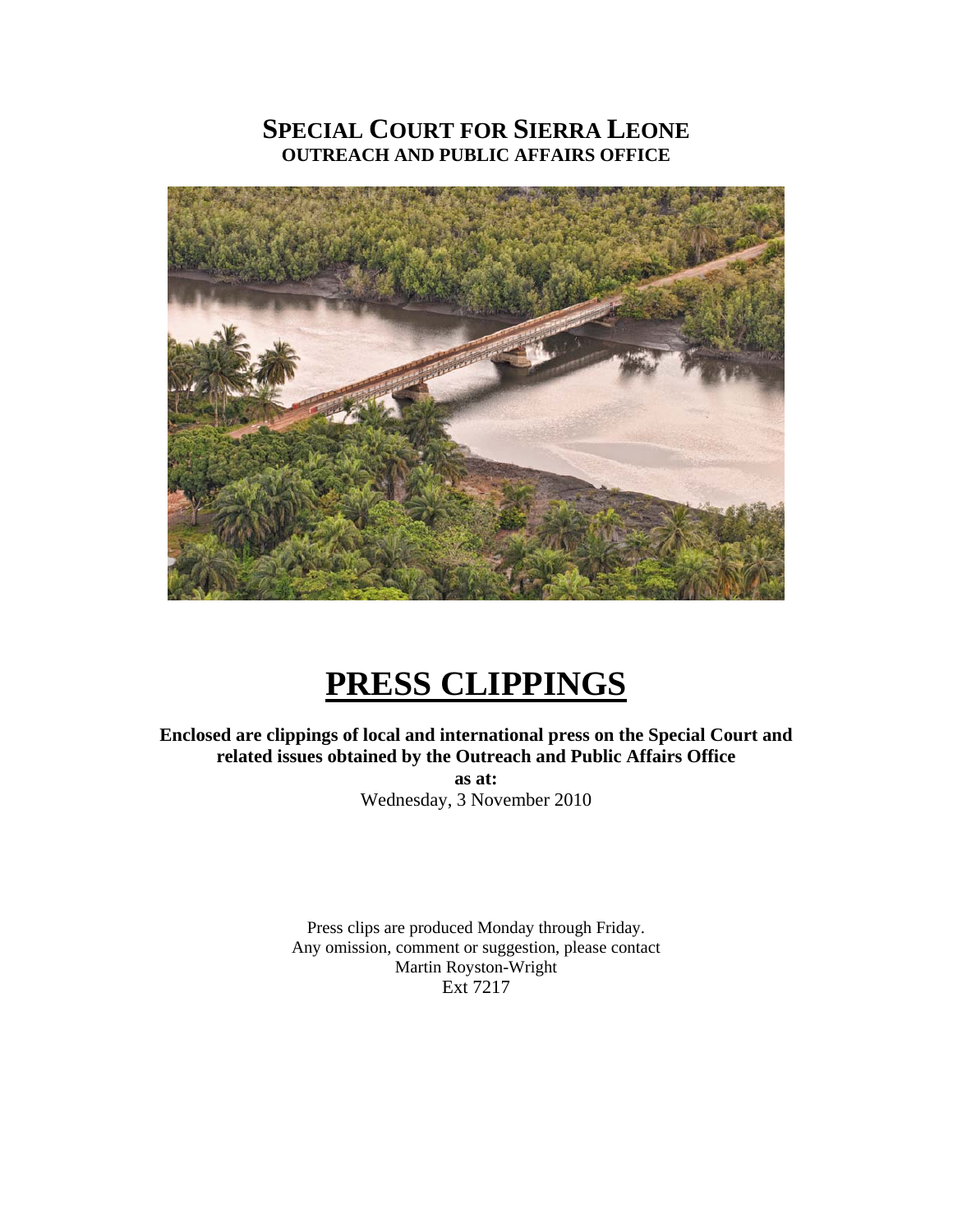| <b>International News</b>                                                         |             |
|-----------------------------------------------------------------------------------|-------------|
| a Liberian Member of the RUF, Begins His Testimony / Charlestaylortrial.org       | Pages 3-4   |
| Kenya Truth Commission Chief Kiplagat Steps Aside / BBC Online                    | Page 5      |
| Arua Elders Accuse World Powers of Frustrating ICC / The New Vision               | Pages 6-7   |
| How the Dominant Story of the Rwanda Genocide is Unravelling / Daily Planet       | Pages 8-11  |
| STL, Foreign Press Association in The Hague Host 2nd Int'l Media Forum / Naharnet | Page 12     |
| Serbia Intensifies Search For War Crimes Fugitive Ratko Mladic / RTT News         | Page 13     |
| French Courts Mull two Rwanda Extradition Cases / Agence France Presse            | Page 14     |
| Cambodia Tribunal Future Uncertain / Radio Netherlands Worldwide                  | Page 15     |
| Cambodia's Perfect War Criminal / NYR Blog                                        | Page 16     |
| Wartime Violence Against Women: States Must Do More to End it / ICRC              | Pages 17-18 |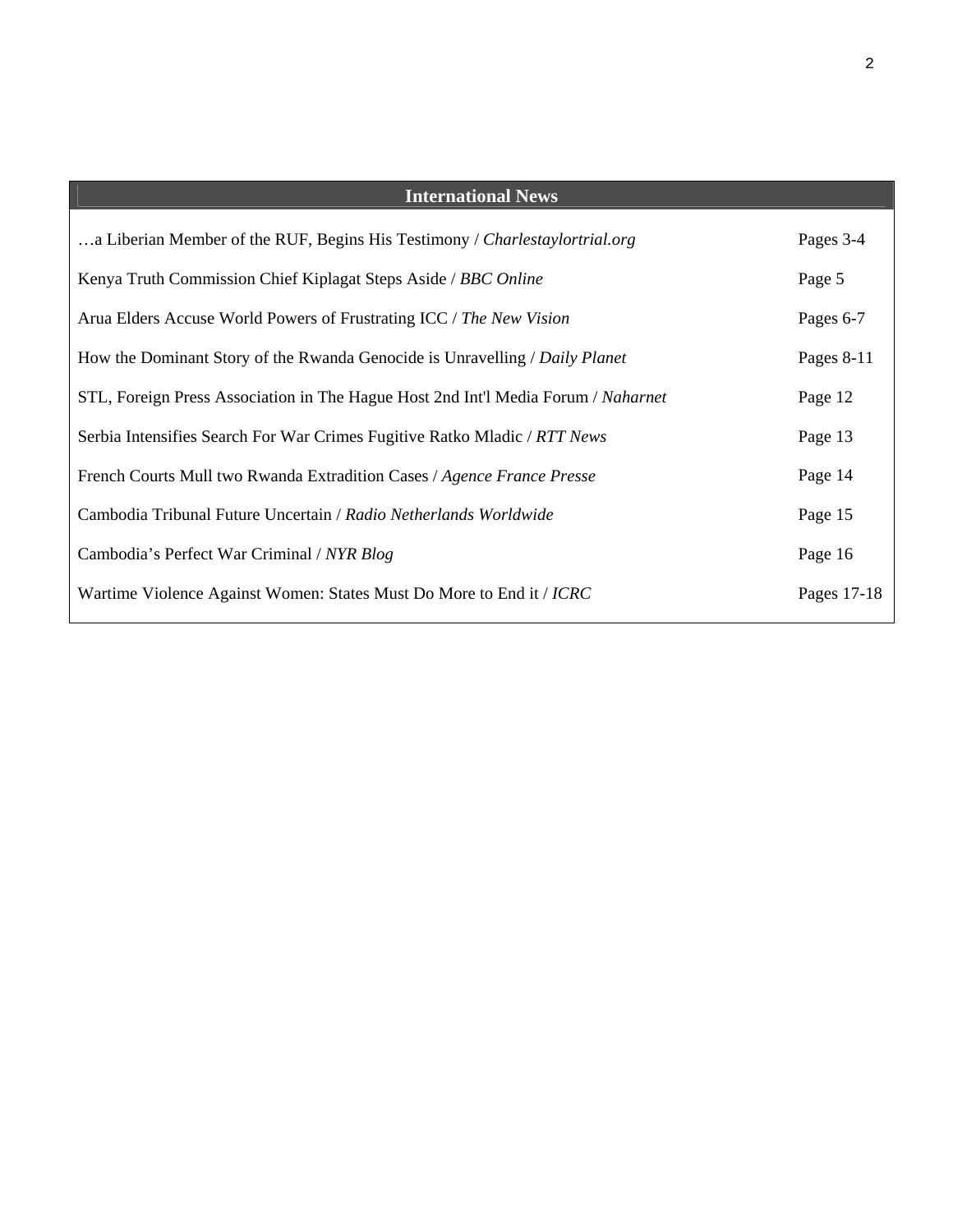#### Charlestaylortrial.org (The Hague) Monday, 1 November 2010

#### **Liberia: Charles Taylor's Final Witness, a Liberian Member of the RUF, Begins His Testimony**

Alpha Sesay

Today, a Liberian member of Sierra Leone's Revolutionary United Front (RUF) rebel group commenced his testimony as the final defense witness for former Liberian president Charles Taylor.

The witness, Sam Flomo Kolleh, in his testimony spoke about several issues including his background, how he was abducted by rebel forces in Liberia during that country's civil conflict, his participation in the war in Sierra Leone, and the actions of the RUF in securing ammunition from the United Liberation Movement of Liberia for Democracy(ULIMO) rebel group, a former rival armed faction to Mr. Taylor's National Patriotic Front of Liberia (NPFL) rebel group. The witness also refuted the evidence of prosecution witnesses about Mr. Taylor's alleged association with RUF rebels in Sierra Leone.

Speaking about his background, Mr. Kolleh said that he was a university student in Liberia when Mr. Taylor's NPFL rebel group invaded the country in 1989. On a day when he went out to look for food, he said he was "intercepted by NPFL rebels" and after spending about two months with the group's commander called Arthur, he was later taken to Camp Naama where he underwent military training with the RUF. The training, he said was conducted at a portion of Camp Naama called "Crab Hole." Many other witnesses have testified about being trained by the RUF at "Crab Hole."

After the training, the witness said he invaded Sierra Leone in 1991 together with other RUF fighters.

Speaking of their movement into Sierra Leone, Mr. Kolleh said, "It was one morning that they brought a truck and I was on board the second truck."

"The second truck went straight to Bomi Hills and then to Bo Waterside. On the 3rd of April [1991], we entered into Sierra Leone," he said.

When asked what prompted the RUF fighters to leave Camp Naama for Sierra Leone at the time they did, the witness explained that the RUF's leader, Foday Sankoh, was subjected to arrest by NPFL Special Forces because he was training men to fight in Sierra Leone without their knowledge.

"We were on the base [Camp Naama] at one time one Anthony, one Special Forces Anthony Menkunagbe, arrested Foday Sankoh...that they heard that he's training people to go to Sierra Leone ...and Sankoh tried to deny, he was put under house arrest for nearly three to four, five hours and I don't know, we were all asked to fall out, to leave the area," Mr. Kolleh said.

He added, "After that, we were hurriedly ordered to leave by Sankoh."

Mr. Kolleh explained that when the RUF invaded Sierra Leone in 1991, the group comprised of both Sierra Leoneans and Liberians, but after some disagreement between the rebels from both Sierra Leone and Liberia, those from Liberia were forcefully driven out of the country and returned to Liberia.

When asked why he had been allowed to stay with the RUF in Sierra Leone even though he was a Liberian, the witness said, "I am a Liberian but I was trained directly by Foday Sankoh."

"These people were not trained by Sankoh, and so we did not allow them to stay in our midst," he added.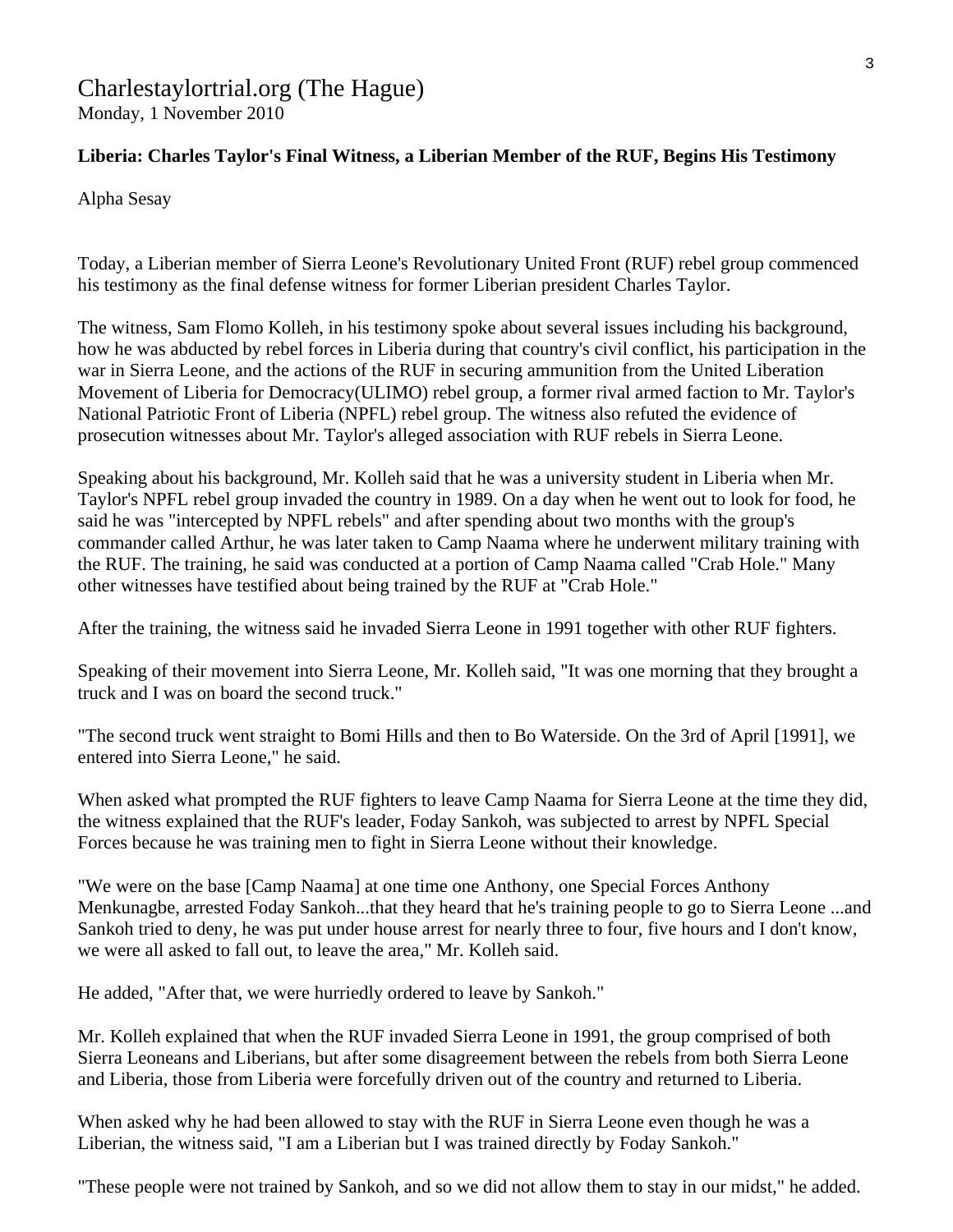He said that other Liberians who were allowed to stay with the RUF in Sierra Leone included Rocky CO, Monica Pearson, Fatu Gbemo, Napan Weawea, Base Marine, Isaac Mongo, Pa Moriba, and Jungle.

Prosecutors have made several allegations including that Mr. Taylor helped to train RUF rebels at Camp Naama in Liberia before they invaded Sierra Leone in 1991 and that while in Sierra Leone, the rebels received substantial support such as supply of arms and ammunition from Mr. Taylor.

Mr. Taylor has denied these allegations.

On the issue of arms and ammunition, Mr. Kolleh testified that sometime in 1996, the RUF, through one of its main commanders, Sam Bockarie, travelled to Liberia and bought ammunition from ULIMO rebels who had been fighting against Mr. Taylor in Liberia.

The ammunition that was brought from ULIMO was transported by some RUF bodyguards from Liberia to Sierra Leone. This, he said, happened in his presence. The witness also identified a copy of a group photograph taken with Mr. Bockarie and the bodyguards who went to collect the ammunition from ULIMO.

After this initial purchase, the witness said that "some ULIMO fighters were bringing ammunition individually...this was just individuals bringing ammunition and given compensation for it."

He said that "some even crossed from ULIMO and joined the RUF." Those ULIMO fighters who joined the RUF included Abu Keita, who later became a commander in the RUF and testified against Mr. Taylor in The Hague in 2008, telling the court that it was Mr. Taylor who sent him to join the RUF.

The witness also refuted allegations by the prosecution that it was the RUF that invaded Sierra Leone's capital Freetown in January 1999.

Mr. Kolleh said that the invasion of Freetown was solely undertaken by members of the Sierra Leone Army (SLA), who had been forced out of power by West African peacekeepers after they had overthrown the democratic government of Sierra Leone in 1997.

The witness explained that the RUF had its independent plan to invade Freetown, and RUF commander Mr. Bockarie had given instructions to other RUF commanders Rambo, Issa Sesay, and Morris Kallon to attack Freetown. The RUF forces, he said, could not enter Freetown.

"No RUF forces entered Freetown in January 1999," the witness said.

Prosecutors claim that the arms and ammunition used by the RUF to attack Freetown were provided by Mr. Taylor as part of a grand plan to take control of the country's mining towns and the capital. Mr. Taylor has denied these allegations.

When put to him that RUF commander Mr. Bockarie was on BBC telling the world that his men had entered Freetown in January 1999, Mr. Kolleh said that "he [Bockarie] was just a flamboyant person...his forces were not in Freetown."

Mr. Kolleh's evidence continues on Wednesday.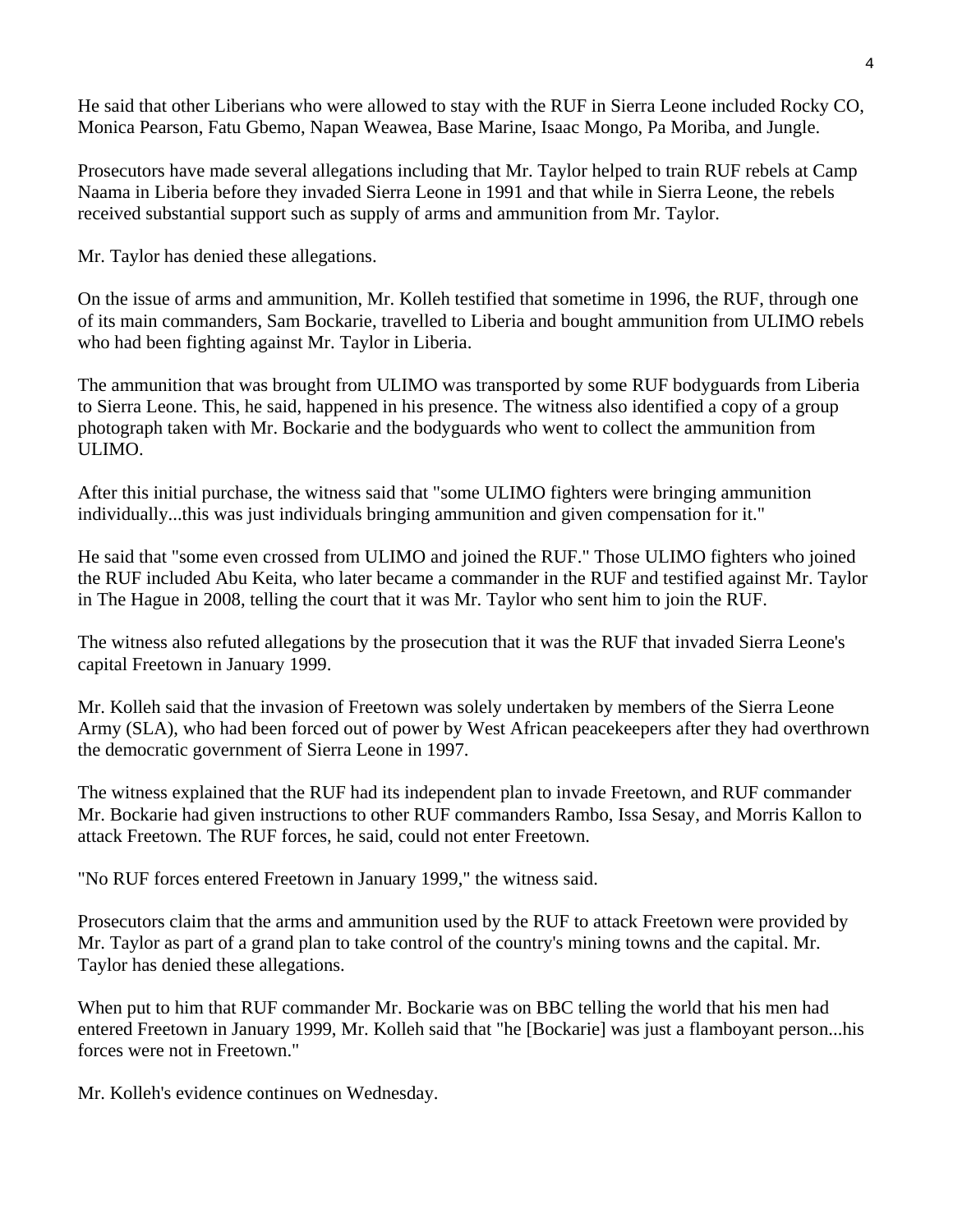## BBC Online Tuesday, 2 November 2010

#### **Kenya truth commission chief Kiplagat steps aside**



*Bethuel Kiplagat said the tribunal would put doubts about his credibility to rest.* 

Kenya's truth and reconciliation commission chairman has announced he is stepping aside from his post.

Bethuel Kiplagat said he wanted to allow a tribunal, set up last week to investigate his past conduct, to carry out its work.

He has denied allegations of being complicit in rights abuses committed under ex-President Daniel arap Moi.

The commission is intended to probe human rights abuses since independence in 1963.

The Truth, Justice and Reconciliation Commission was set up after the power-sharing deal that ended post-poll violence in 2008 in an effort address some of the root causes of the crisis.

Some 1,300 people died in the clashes after the December 2007 elections.

#### **'Significant progress'**

They were blamed on unresolved historical injustices such as distribution of land and state resources, and alleged human rights violations by previous governments and political leaders.

The International Criminal Court in The Hague is to separately prosecute the main perpetrators behind the post-poll violence.

Earlier this year, Mr Kiplagat resisted demands for his resignation by civil rights groups and prominent Africans including South African Archbishop Desmond Tutu, who helped mediate an end to the crisis.

Three days ago Kenya's chief justice appointed a tribunal to investigate Mr Kiplagat's conduct following a petition that was sent by his fellow commissioners.

"I see the tribunal as an opportunity to finally put any doubts about my credibility to rest once and for all," Mr Kiplagat said in a statement.

He added that the commission had made "significant progress" and was on track for hearings to start in August 2011.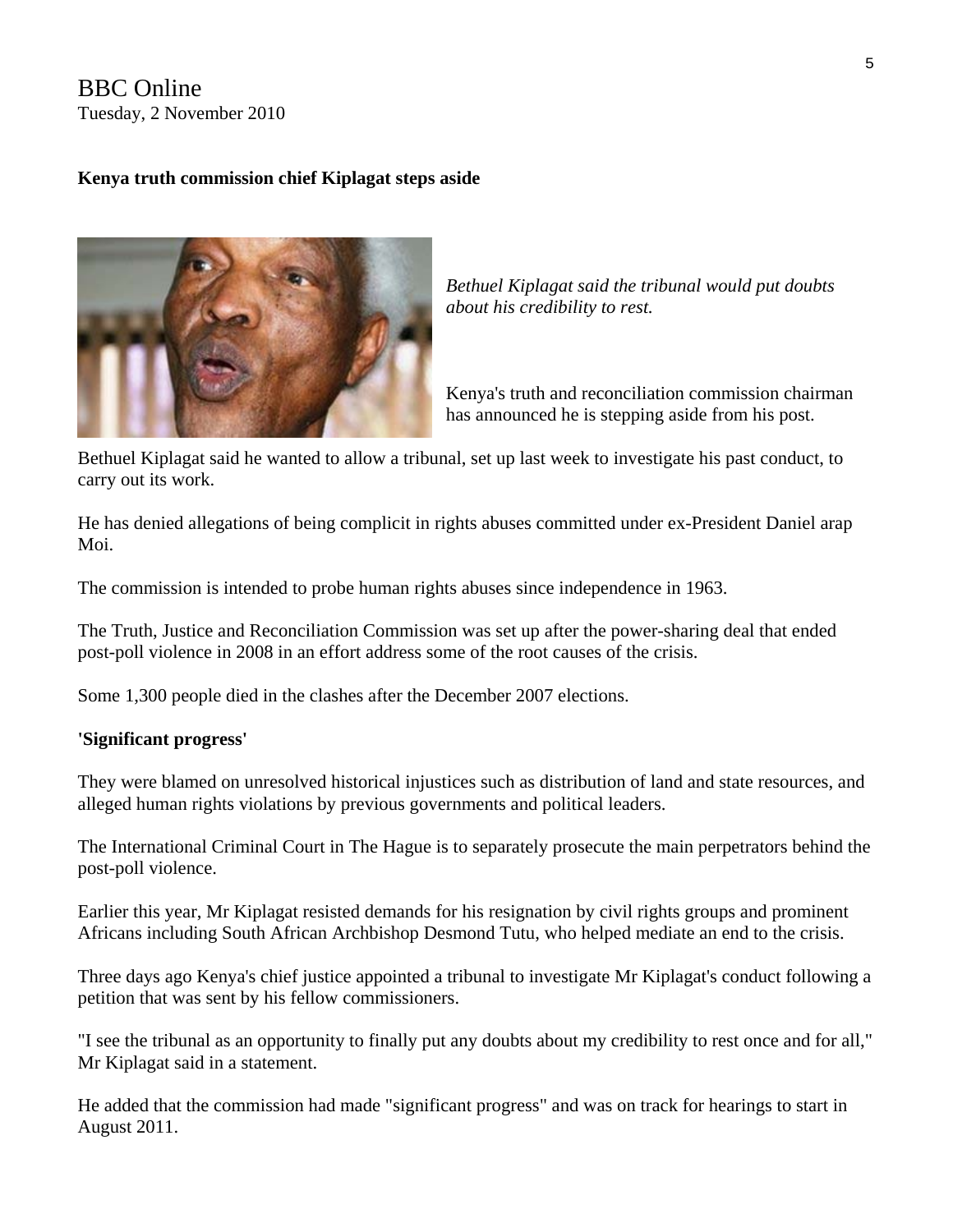#### **Arua elders accuse world powers of frustrating ICC**

#### By Vision Reporter

ELDERS and opinion leaders in Arua have accused some members of the UN Security Council of frustrating the operations of the International Criminal Court by refusing to join it.

Specifically pointing out the United States of America, Russia and China, the leaders accused these countries of applying double standards and precipitating the cycle of violence in weaker nations.

"These countries are shunning the ICC because they are behind most of the violence in the world. They make and distribute the guns used for committing genocide and crimes against humanity," Joram Ajeani, Uganda's former envoy to the DRC, said.

"The ICC is the court for victims of heinous crimes and vulnerable people. Anybody who commits crime against humanity must stand trial," the 64-year-old added. He was speaking as a plenary discussant during a two-day national peace building film festival held at Arua Christ The King conference hall.

Dozens of people attended the festival, which ran on Saturday and Sunday. It was the fourth film festival of "Beyond Juba, A Transitional Peace Process."

Under the Refugee Law Project of Makerere University's Faculty of Law, Human Rights and Peace Centre, the festival's aim was to generate debate on violence using documentaries, and to gather public opinion.

Jackie Budesta Batanda, the senior communications officer of the project, said the main issues raised are used to develop policy papers for advocacy.

She said they want to explore people's experiences, find avenues for conflict resolution and build national consensus on peace-building.

Flanked by Annelieke Van De Wiel, the project's transitional justice lawyer, the duo called on Parliament to pass the draft National Reconciliation Bill so that a forum can be created to discuss and address the causes of violence.

The participants expressed differing opinion on the issue of ICC versus traditional justice systems for conflict resolution, but agreed that the most influential world powers had paralysed the ICC.

"ICC now is a toothless barking dog, even if you give it meat, it cannot chew it," commented Joseph Noah Drasi who used Thomas Lubanga of DRC as an example to drive his point home.

He said peace building is a collective responsibility but victims of violence need to forget the pain of forgiving the perpetrators of violence in order to have a sustainable peace.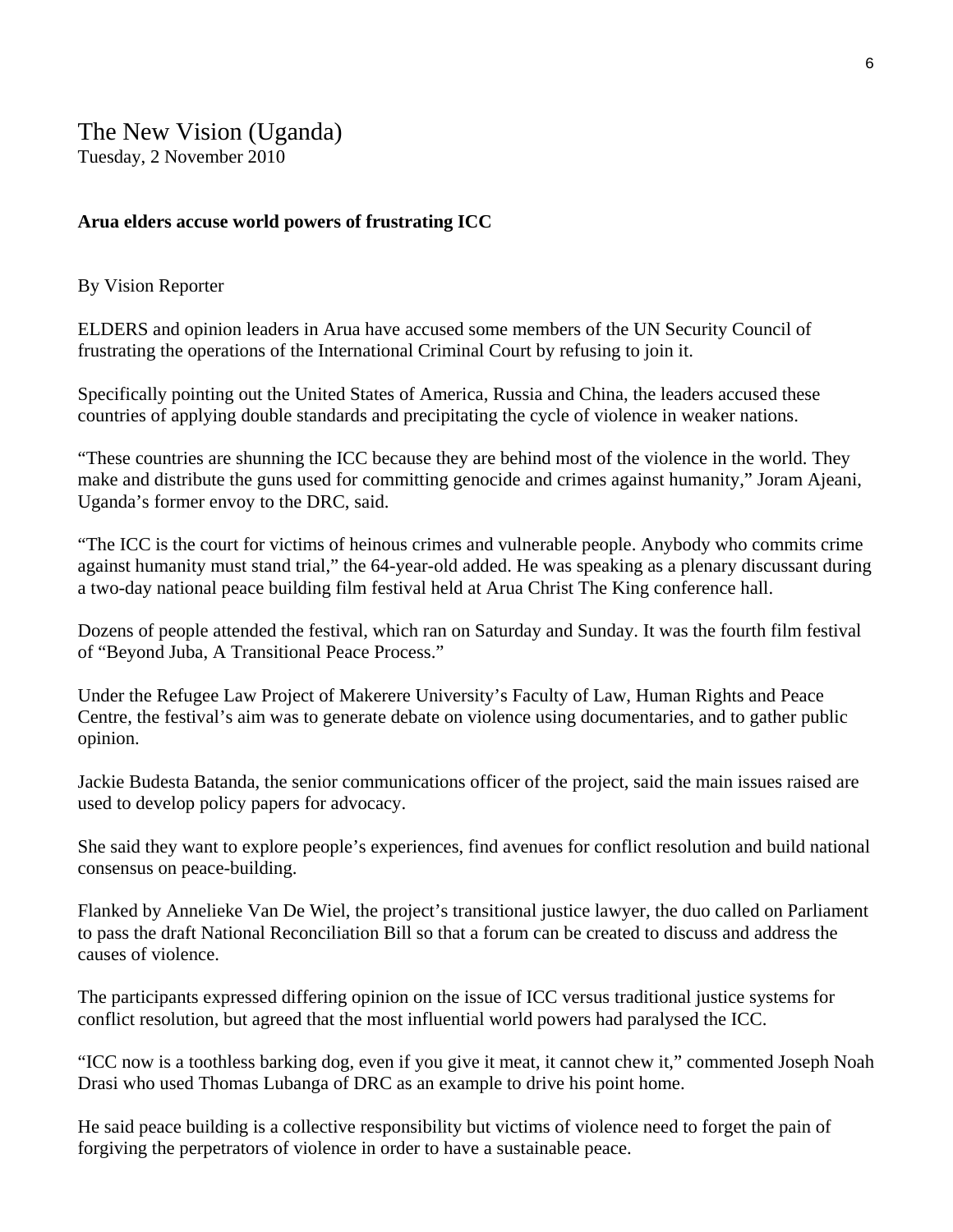While proponents of the traditional justice system said it is the best system for conflict resolution, critics said that it could be a recipe for more violence by encouraging impunity.

Solomon Ayiko, the director of Peace for All International, an NGO involved in peace building and conflict resolution activities said the ICC provides an opportunity to develop globally acceptable norms and establish global authority to stamp out impunity.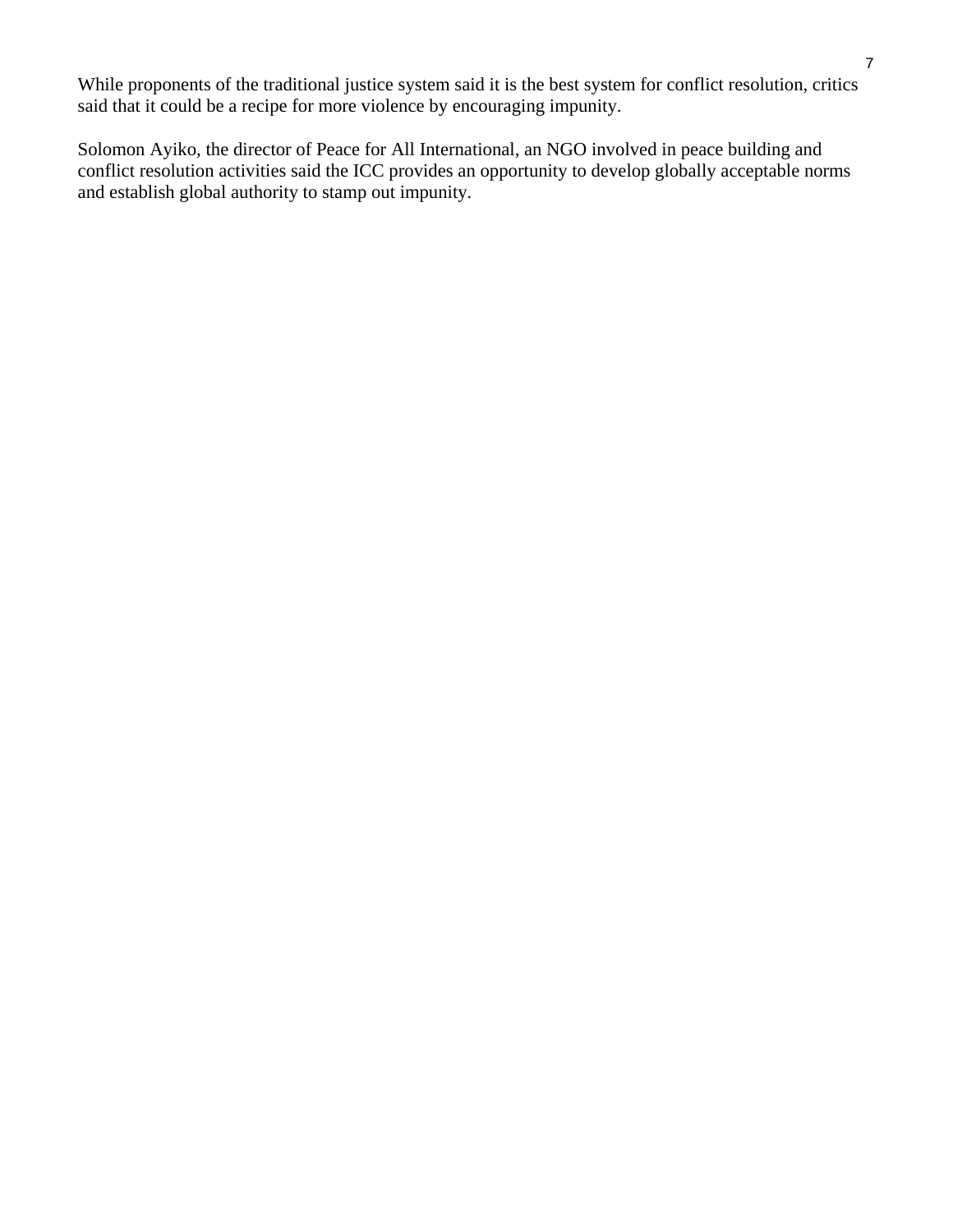## Daily Planet Monday, 1 November 2010

#### **Continuing the story: How the dominant story of the Rwanda genocide is unravelling**

By Steve Clemens, Mennonista

Who is the real pariah: The Professor or the President of Rwanda?

Peter Erlinder, the William Mitchell Law School Professor and noted human rights attorney addressed a small but attentive group at the law school Thursday afternoon. While attempting to update people about his recent arrest and imprisonment in Rwanda late this spring, he also used the opportunity to describe his role in how the story history will record is changing dramatically in the past year.

He began with a startling announcement: two days before the top prosecutor of Rwanda said he will file charges against Paul Rusesabagina, the real-life hero of Hotel Rwanda. (In the movie Don Cheadle played the role). Erlinder said that the Kagame regime is now lashing out in all directions as a sign of desperation. It also arrested Victoire Ingabire, the Hutu opposition candidate who tried to run against Kagame for President, this month on similar charges of supporting a "terrorist group". Certainly their relationships with Professor Erlinder didn't help them, especially since he is the one who has "documented" that the well-known story of the Rwandan genocide is at best a half-truth if not an outright fabrication to hide the real perpetrators.

Of the four year civil war in Rwanda from 1990-1994 most of us, if we know anything at all, know only what the victors claim happened: the Hutus carefully planned to slaughter the Tutsis and only the intervention of Kagame's Rwandan Patriotic Front (RPF) rebels ended it. Erlinder reminded us of Robert McNamara's stark admission at the beginning of the documentary The Fog of War where he confesses in one of his last interviews before his death that if the US hadn't won the war against Japan in 1945, "we would have been prosecuted for war crimes" [for the fire-bombing of Tokyo where 250,000 civilians were killed].

Up until now, there has been very little questioning of the predominate story of the Rwandan genocide. In the past 15 years, the International Criminal Tribunal for Rwanda (ICTR) has prosecuted only those who lost the war. "Either this was the only war in history where the crimes occurred on only one side or this Tribunal is like Nuremberg where there was only 'victor's justice'", Erlinder stated. It was either a strange war or a strange tribunal, he quipped.

Fortunately, Erlinder continued, Carla Del Ponte, the Chief Prosecutor of the ICTR, wrote her memoirs that were published in early 2009. In it, she describes her work for both the Yugoslavia and Rwanda Tribunals and claims that she had enough evidence to prosecute Paul Kagame, the leader of the RPF and now the President of Rwanda, for his central role in the assassination of the Presidents of both Burundi and Rwanda on April 6, 1994, the event everyone considers to be the triggering factor in the ensuing genocide/mass slaughter. (Erlinder is very careful, as a lawyer, to remind his audience that it is not technically genocide if there is no planning or conspiracy. No one doubts there were mass killings throughout the countryside but Erlinder points out it was predominately in the areas where all semblance of law and order had broken down due to the civil war initiated by the RPF. More recent evidence shows that much of the killing occurred in the areas controlled by the RPF.)

Del Ponte also claimed that she had evidence of RPF troops killing "tens of thousands" of civilians during this period but she was ordered not to prosecute those cases by US War Crimes Ambassador Pierre Prosper. When she told him, "I work for the UN, not the US", Prosper replied according to the memoir, "That's what you think". She was replaced within 6 weeks at the insistence of the US by the UN Security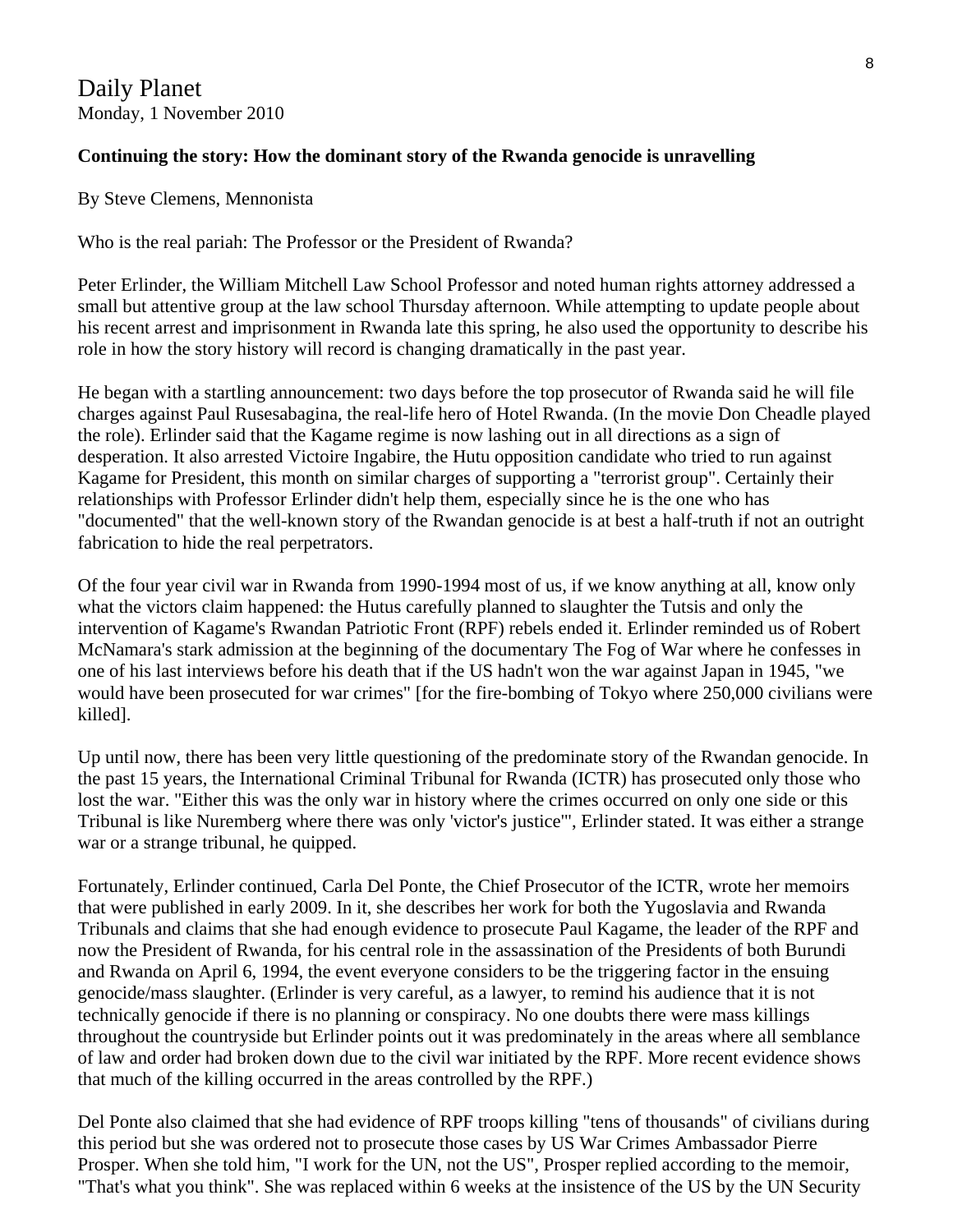Council. "If you want to keep a UN career, you learn from what happened to Carla Del Ponte," Erlinder continued.

Del Ponte's firing caused very little media attention even though Kagame called for her resignation because of the timing: all the world was focusing on the search for WMDs in Iraq in 2003. But despite all the attention paid to Iraq, US Secretary of State Colin Powell went out of his way in a press conference to agree that she should be removed. All the outcomes have been manipulated in these cases when only one side is prosecuted. (Does this remind anybody of the aftermath of the Republican National Convention in 2008 when only the demonstrators and not the police were prosecuted?)

Erlinder described how he first got involved in the Rwanda case: while in Kenya in 2003, he was approached and asked to serve as defense counsel for General Bagosora, one of four Hutu military leaders charged with the most serious crimes of conspiring to commit genocide. Seven years later, the three Judges hearing the case against these "leaders of the genocide" rendered their judgment: a unanimous verdict of not guilty of conspiracy to commit genocide. [They were convicted of significantly lesser charges for actions of soldiers under their command for which they might not have even known about.]

With this verdict on February 8, 2009, for the first time in the public record was a significant chink in that wall erected of the dominant story of the genocide. If these 4 military leaders had not planned and conspired to commit the genocide, maybe there were other parts of the Kagame-is-a-hero story that were not true either. The second shoe to drop was the leaking of the draft of the United Nation's Report from the High Commissioner for Human Rights (otherwise known as the Mapping Report), a 600-page report that had been held in secret for almost a year while Kagame was given a copy allowing him to comment on it before it was officially released. This act of civil disobedience by UN staffers in leaking it is reflective of the disgust and frustration that is growing for allowing Kagame to continue to act with impunity.

Part of that growing awareness of something seriously wrong with the glowing praise of Kagame's "economic miracle" and his hero-status was his administration's thuggish arrests of his political opponents - anyone who dared to challenge him. It was one thing to arrest Victoire Ingabire; after all, she is Rwandan. But when Kagame's government overreached to arrest Peter Erlinder, a westerner with a strong network of legal and activist colleagues, much more attention came to bear on what was going on in Kigali.

The leak of the draft of the Mapping Report forced the hand of the UN officials and the final report was issued this month. Although the focus of the report was on what happened in Zaire/Democratic Republic of the Congo (DRC) from 1993-2003, it showed a clear pattern that completely negated the narrative that Kagame has spun: the killings of civilians in the Congo (and the genocide in Rwanda) were the work of the Hutu. The UN Report states that the RPF, Kagame's military force, is responsible for many of the 6 million killed to date in the Congo. The primary victims? : Hutu civilians from Rwanda, Burundi, and the Congo.

As Erlinder was preparing his defense in front of the ICTR, he noticed that virtually all the "evidence" against his defendants was "apocryphal". There didn't seem to be any documentation, just statements or stories by others claiming, "I saw this" or "I heard that". When questioning UN peacekeeping force leader, General Dallaire, a Canadian, the ICTR prosecutor asked about his telegram to NY on January 11, 1994, four months before the mass killings. Dallaire said "folks in New York didn't respond to my warnings." On cross-examination by Erlinder, he was asked if he had "any documents" and he mentioned statements by informers in his "personal files".

So Erlinder asked for any documents the UN had relevant to the case. Told he was allowed to "inspect" UN files at the UN headquarters, he was escorted to a room that had a wall of documents arranged like a library. He was told he couldn't take in his computer, camera, or even a notepad and pen or pencil. But he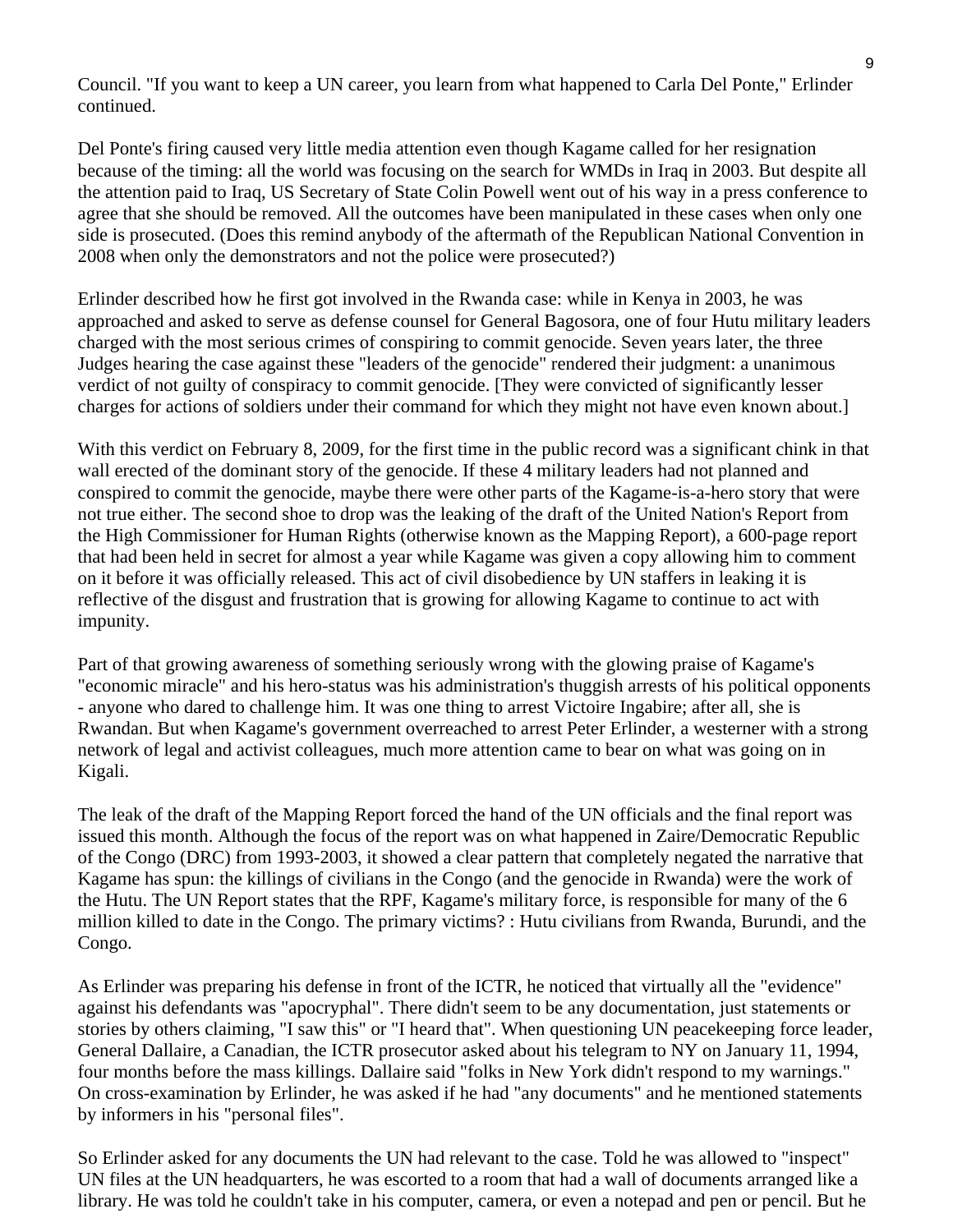was instructed that if he put a "Post-It" note on any pages he needed a copy of, it would be given to him and the UN legal department staff would review it to see if it could be released to him. The professor told us he went downstairs "and bought a whole gross of Post-It Note packets" and literally spent a week putting a sticky note on every page. He said the UN staff are good bureaucrats and just followed orders. He received copies of thousands of documents by the end of 2004.

He also stumbled on "the archives", a warehouse in NJ that also had relevant documents that he could use. Included in them were declassified documents from the Pentagon, US State Department, and the CIA. After arranging all the documents into chronological order, he converted them into PDF format and placed them on a website he created so they would be available to other researchers and the public. At the site, www.rwandadocumentsproject.net, Erlinder has assembled UN documents, US documents, evidence used in the Tribunal trial of his defendants, the Defense brief, articles about Rwanda, documents about Erlinder's arrest, and a copy of the UN Mapping Report. The documents allowed him to assemble close to a minute-by-minute account of what happened during the 100-days of the genocide. It created a completely different narrative of what happened in Rwanda in 1994. Erlinder claims what he has put together is what historians will ultimately report once the dominant narrative is exposed as fraudulent. The documents are now in the public record -exposure will come.

Erlinder then proceeded to give us a brief outline of the events as they unfolded. Explaining that Rwanda was about the size of the State of Maryland and that historically the richer, minority Tutsi raised cattle and the majority, poorer Hutus grew crops. The Tutsis had the spears, they were the warriors in that society.

Between 1980-1990, Paul Kagame was the Ugandan rebel leader Museveni's Military Intelligence Chief and then part of the Ugandan Army when Museveni became head of state with US assistance. Kagame himself received training at Ft. Leavenworth in Kansas. In 1990 he took about 25% of the Ugandan Army, renamed them The Rwandan Patriotic Front (RPF) and led a guerilla-style terrorism campaign to destabilize Rwanda.

His forces grew tenfold from 2,500 to 25,000 fully armed troops in those three years, obviously with outside help at a time when the Soviet empire was collapsing and the US was "concerned" about the socialist leanings of the Hutu President in Rwanda. In February 1993 the RFP attacked and advanced close to Kigali, the capital city. One-sixth of the population (1.2 million people) was displaced during this attack. A power-sharing agreement was reached in July that included the RPF because of their military superiority even though the Tutsi were only about 15% of the population. Pressure in the UN led to the removal of French and Belgian UN Peacekeepers who had helped keep the RFP out of Kigali and lesstrained UN forces replaced them. An election for President was scheduled for the following August. Meanwhile neighboring Burundi elected a Hutu president by a landslide.

That Burundi president was assassinated by his own army consisting primarily of Tutsis in league with the RPF. The Burundi Army proceeded to kill between 100,000-250,000 predominately Hutus and another 300,000-500,000 refugees fled north to Rwanda. In November of 1993, US Ambassador Bob Flaten (now a resident of Northfield, MN) warned Kagame and the Rwandan president that if either side renewed the civil war there would be massive bloodshed. On April 6, 1994, RPF forces shot down the airplane carrying the Rwandan President and the new Burundi President and within two hours the RPF made a blitzkrieg assault to control much of the country. By July 19 they declared victory.

By September and October some reports of RPF crimes began to surface. Robert Gersony spent six weeks investigating the massive killings and his oral report to the UN claimed "systematic and sustained killing and persecution of the Hutu civilian population by the [RPF]" between April and August. His report was treated as "confidential" and suppressed. To this day (but hopefully not too much longer) the dominant narrative claims virtually all the victims were Tutsi and "moderate Hutu" although none of the statues or memorials today in Rwanda depict Hutu victims. And the "crime of genocide denial" was put into law by the victorious Kagame regime to prevent any other account from being raised.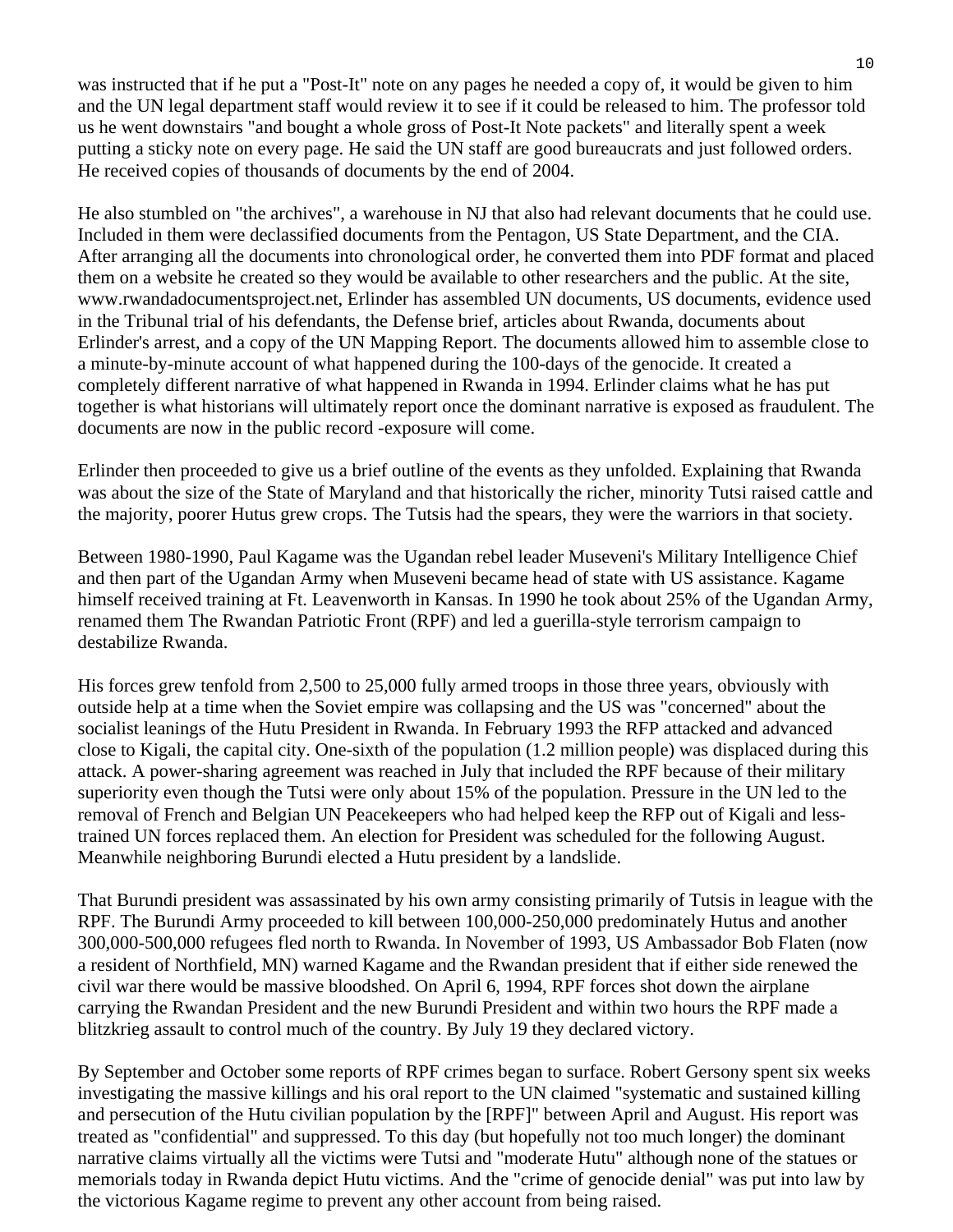From Erlinder's account, it appears to me that most of the Tutsi-on-Hutu killing was done by the RPF military forces in the areas they controlled while the Hutu-on-Tutsi killing happened in the ensuing chaos of a complete breakdown of the society rather than as a military-led strategy. The killings on both sides must be condemned and be a part of the history. There are crimes on both sides in any war. But, in all likelihood, only one of those sides received US military aid and it was not the Hutu government which was overthrown.

For the US government to continue to allow Kagame's false narrative to be dominant dishonors all the victims of the war. US foreign policy has aligned us with some really reprehensible leaders for political and economic reasons. Our support for Mobutu in Zaire was shameful and embarrassing. A few years from now the world will have a similar perspective about Paul Kagame. Hopefully our foreign policy will prioritize human rights over the resources we covet in the eastern Congo which Kagame has profited from. Time will tell. Meanwhile, the Professor, while a pariah to some in power in Kigali, is a prophetic voice calling us to do the right thing.

For a video of Peter Erlinder's talk soon after being released from prison: http://ourworldindepth.org/archives/311

To view actual documents from the UN files on Rwanda: http://www.rwandadocumentsproject.net/gsdl/cgi-bin/library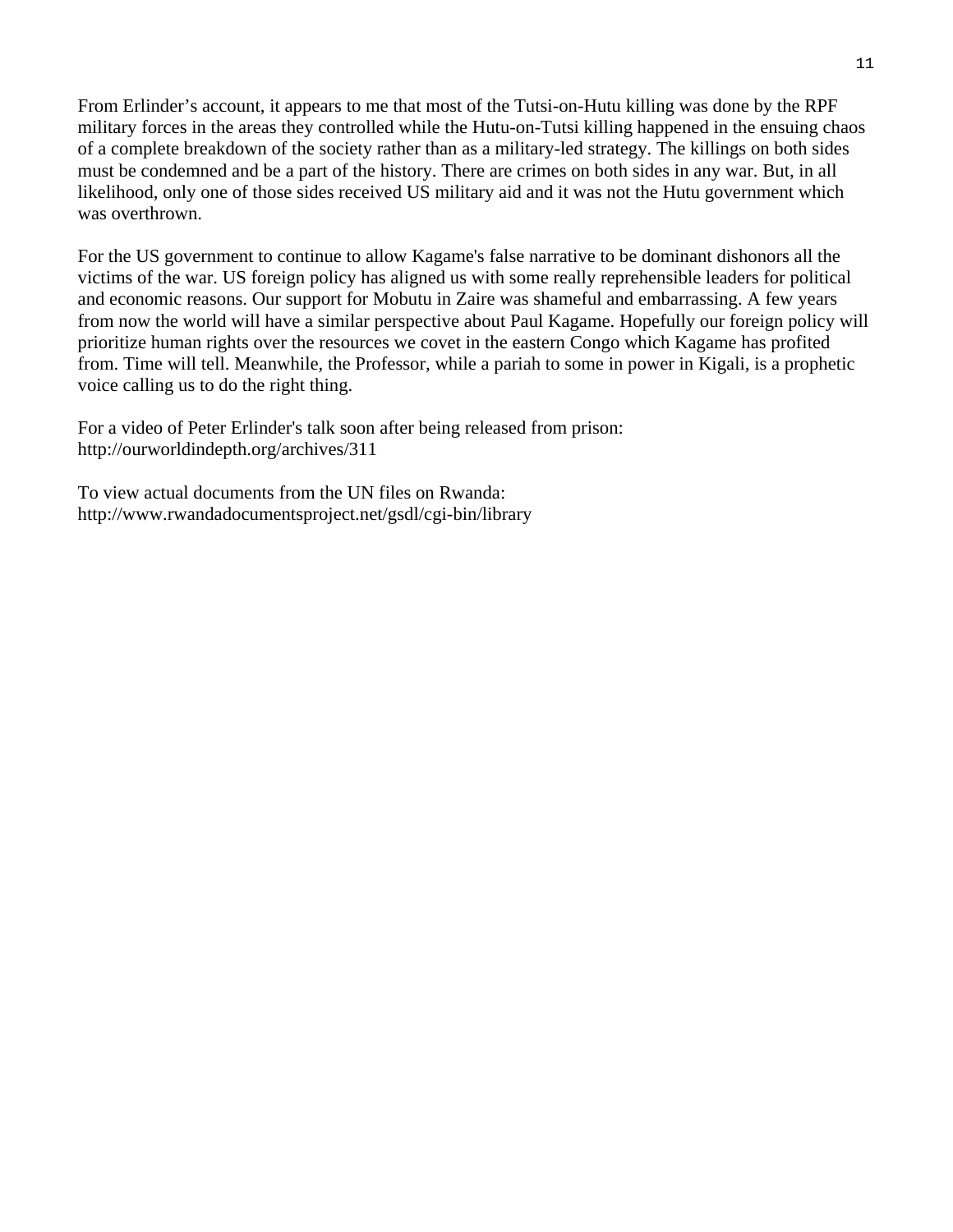Naharnet Tuesday, 2 November 2010

# **STL, Foreign Press Association in The Hague Host 2nd Int'l Media Forum on Reporting on Int'l Justice**



The second in the series of media forums gathering Lebanese and international journalists reporting on international justice will start Wednesday, November 3 in The Hague.

This event, hosted by the Special Tribunal for Lebanon (STL) and the Foreign Press Association in the Netherlands (BPV), will provide participants with an "opportunity to explore various aspects of international justice and the challenges facing media reporting on it," STL's press

office said in a communiqué.

The three-day program will consist of presentations by leading experts on the procedures of the Special Tribunal for Lebanon and other international courts, visits to International Criminal Tribunal for the Former Yugoslavia (ICTY) and the International Criminal Court (ICC) and panel discussions with renowned correspondents and their Lebanese counterparts.

The participants will include the President of the Special Tribunal for Lebanon, Judge Antonio Cassese, Registrar of ICTY, John Hocking, director of the SENSE News Agency, Mirko Klarin, and other authorities on international courts and the role of media covering their work.

"This media forum follows a successful event of similar format held on October 20-22, which gathered senior editors of a number of Lebanese media and their international colleagues in The Hague," according to STL's press release.

"The exchange of ideas and experiences that ensued illustrated the need for a continued engagement and cooperation between international courts and media informing their constituents. It is in this spirit that the STL Outreach and Legacy Section and BPV will continue supporting this and other similar initiatives in the future," STL added.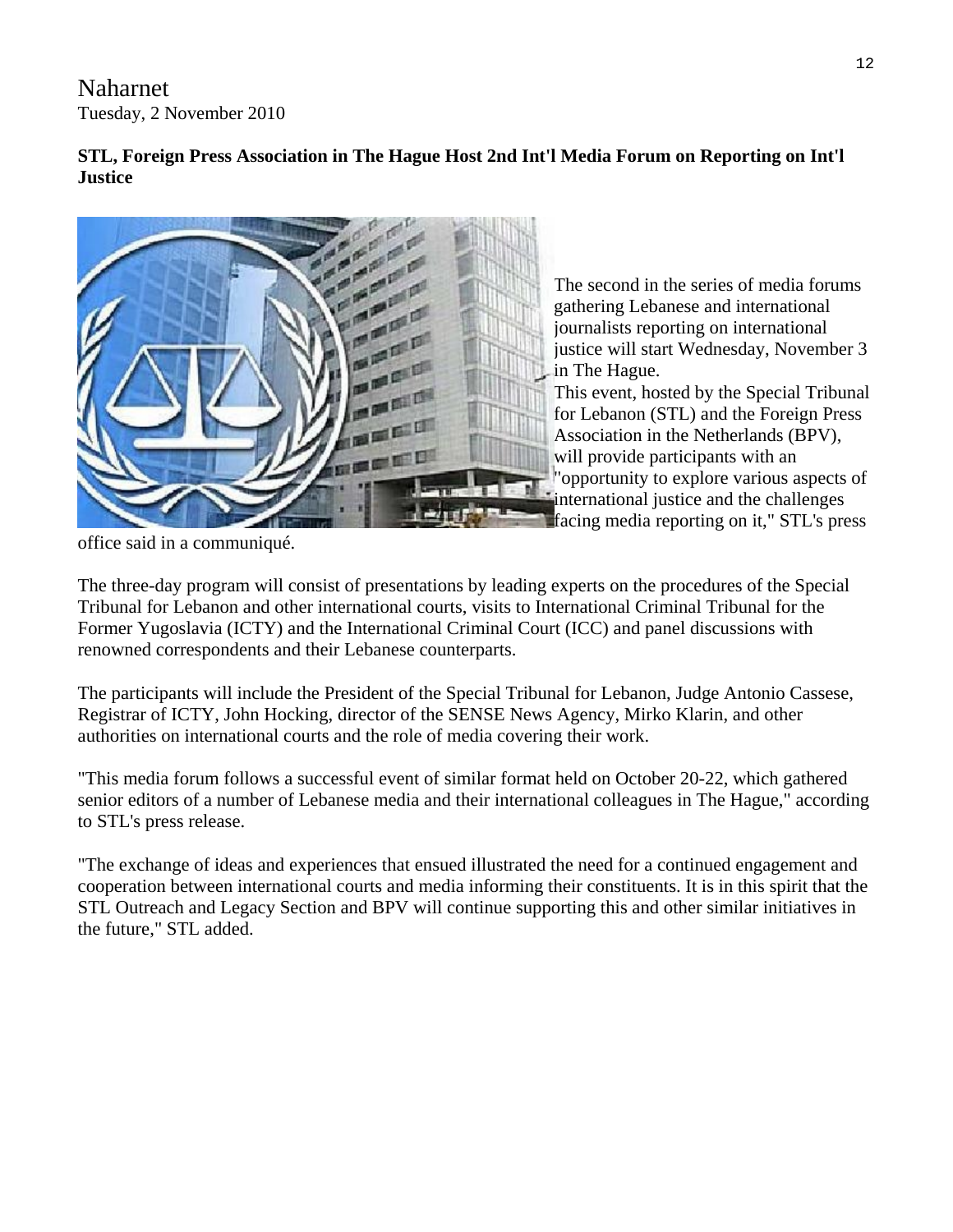## **Serbia Intensifies Search For War Crimes Fugitive Ratko Mladic**

Police in Serbia on Tuesday carried out simultaneous raids on two locations in capital Belgrade and one on a tourism center in central Serbia as part of their recently intensified efforts to track down war crimes fugitive General Ratko Mladic, local media reported.

Reports quoting unnamed police officials said Tuesday's raids focused on a private residence and a restaurant in Belgrade, as well a tourism center near the central Serbian village of Arandjelova.

Gen. Mladic is wanted for genocide, war crimes and crimes against humanity committed during the Bosnian conflict of the 1990s, and has been on the run for over 15 years. He was indicted on genocide charges by the International Criminal Tribunal for former Yugoslavia (ICTY) in The Hague, Netherlands, in 1995.

Recently, the Serbian government increased the reward for information leading to his capture to 10 million euros to reiterate its commitment toward removing "the last remaining obstacle on its path towards the EU."

Renewed search operations for Mladic come ahead of a visit to Serbia by Serge Brammertz, the chief prosecutor at the ICTY for assessing whether Serbia was doing enough to capture war-crimes fugitives.

Serbia's EU accession hopes had been dashed by its failure to arrest and extradite Gen. Mladic and former Croatian Serb rebel leader Goran Hadzic, the two remaining fugitives wanted by the ICTY.

Former Bosnian Serb leader Radovan Karadzic, who was Gen. Mladic's boss during the 1992-95 war in Bosnia-Herzegovina, was arrested in Belgrade in July 2008 and is currently facing trial at The Hague.

Karadzic faces 11 counts of war crimes, including genocide, crimes against humanity and severe breaches of the Geneva Conventions during the 1992-95 war in Bosnia-Herzegovina, including the 1995 genocide of some 8,000 Muslim boys and men in the eastern town of Srebrenica. He faces a maximum sentence of life imprisonment if convicted.

ICTY was established in 1993 at The Hague to investigate serious crimes committed during the wars in former Yugoslavia, and to prosecute alleged perpetrators. Until now, the tribunal has indicted some 160 people for crimes alleged to have been committed in the former Yugoslav territory between 1991 and 2001.

By RTT Staff Writer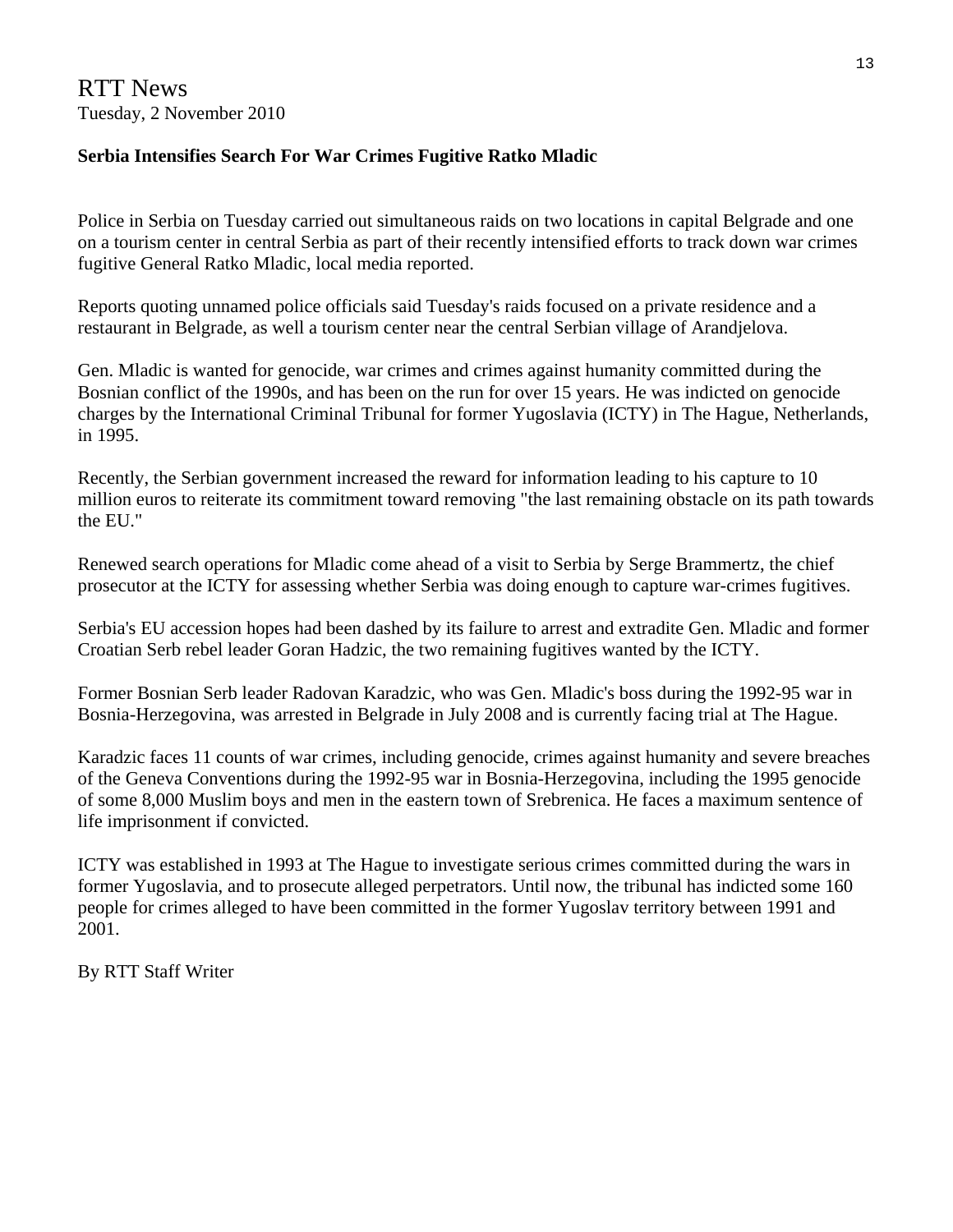#### **French courts mull two Rwanda extradition cases**

VERSAILLES, France — A French court on Tuesday granted extra time to the widow of assassinated Rwandan president Juvenal Habyarimana to fight calls for extradition linked to the Rwanda genocide, a lawyer said.

The court in Versailles near Paris overruled a local prefect's decision to refuse a residency permit to Agathe Habyarimana, who has lived in France for 15 years after the 1994 genocide sparked by her husband's killing.

"The court cancelled the decree (refusing her a residency permit) and asked the prefect to re-examine the case," Agathe Habyarimana's lawyer Philippe Meilhac told AFP, saying the decree was politically motivated.

Agathe Habyarimana was arrested in France in March after a Kigali prosecutor last year issued a warrant for her to face charges of war crimes and crimes against humanity. She has denied the accusations.

The fatal shooting down of Juvenal Habyarimana's plane in Kigali in 1994 sparked the massacre of 800,000 people, mostly minority Tutsis.

Separately, a court official said that a Paris appeals court would rule on Wednesday on a warrant to extradite exiled Rwandan rebel leader Callixte Mbarushimana.

The International Criminal Court (ICC) in The Hague has called for him to stand trial there for alleged war crimes in the Democratic Republic of Congo.

French authorities arrested Mbarushimana, 47, last month on a warrant issued by the ICC in September.

The ICC said Mbarushimana faces charges of murders, rapes, torture and destruction of property in eastern Congo in 2009. He denies the charges.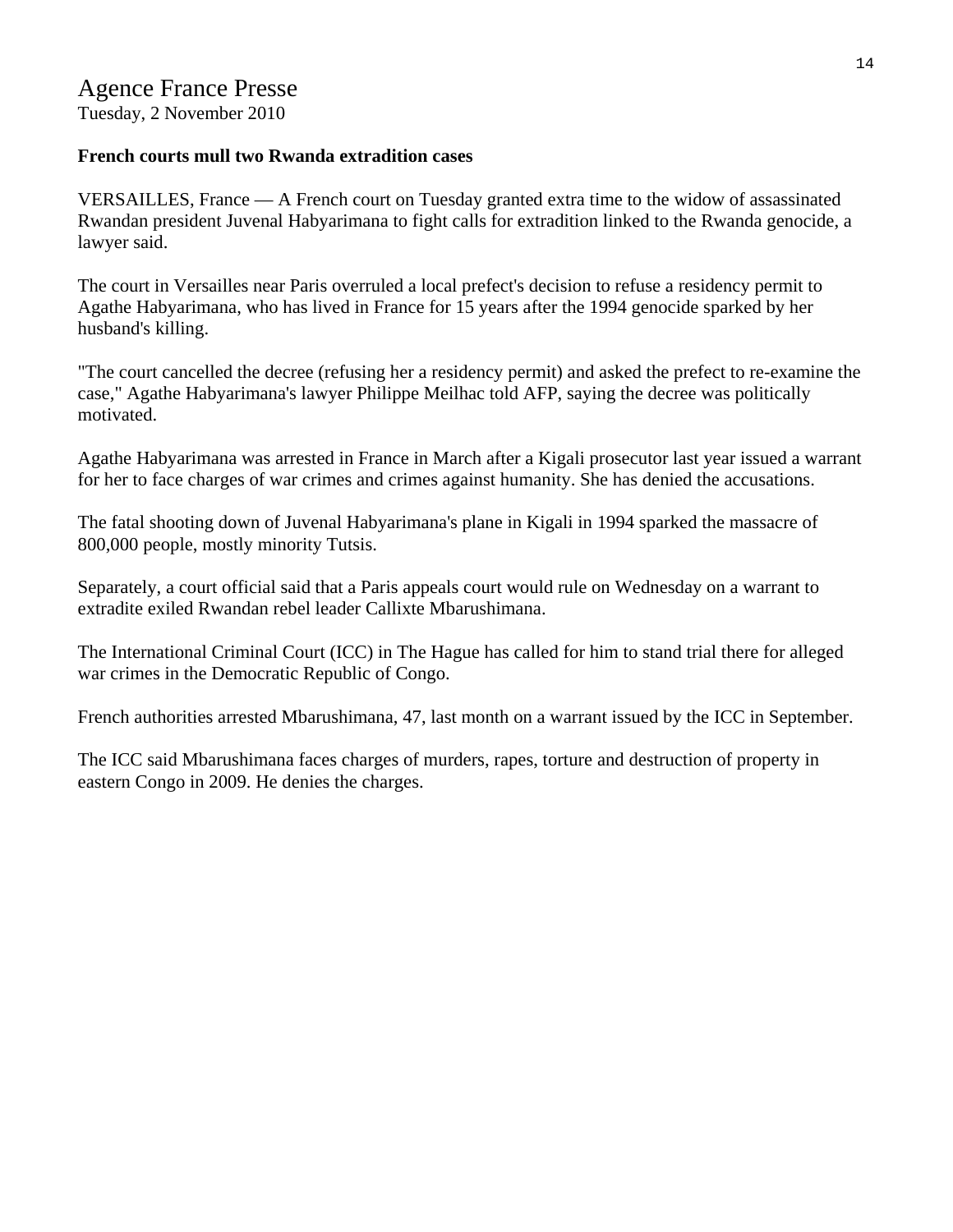# Radio Netherlands Worldwide

Monday, 1 November 2010

#### **Cambodia tribunal future uncertain**

By [International Justice Tribune](http://www.rnw.nl/international-justice/users/international-justice-tribune) 



*Phnom Penh, Cambodia* 

United Nations chief Ban Ki-moon said last week it would be up to Cambodia's UN-backed Extraordinary Chambers in the Courts of Cambodia (ECCC) to decide whether or not to

start a third trial.

Ban's statement came a day after Prime Minister Hun Sen told him in Phnom Penh that a second Khmer Rouge war crimes trial, due to start early next year, would be the last and "case three is not allowed" because it could plunge the country back into civil war.

Hun Sen was once a mid-level Khmer Rouge member before turning against the movement. "The UN will discuss this matter with international community members, particularly donors," Ban said.

Also speaking in Cambodia this week, US foreign minister Hillary Clinton hailed the court's work. She said the tribunal "is bringing some of the people who caused so much suffering to justice. The work of the tribunal is painful but it is necessary to ensure a lasting peace."

In its first case, the court in July sentenced former prison chief Kaing Guek Eav, also known as Duch, a 30-year jail term for overseeing the deaths of more than 12,000 men, women and children in the late 1970s.

In September, the court indicted four regime leaders for genocide, war crimes and crimes against humanity. They are charged in connection with the deaths of up to two million people from starvation, overwork and execution between 1975 and 1979.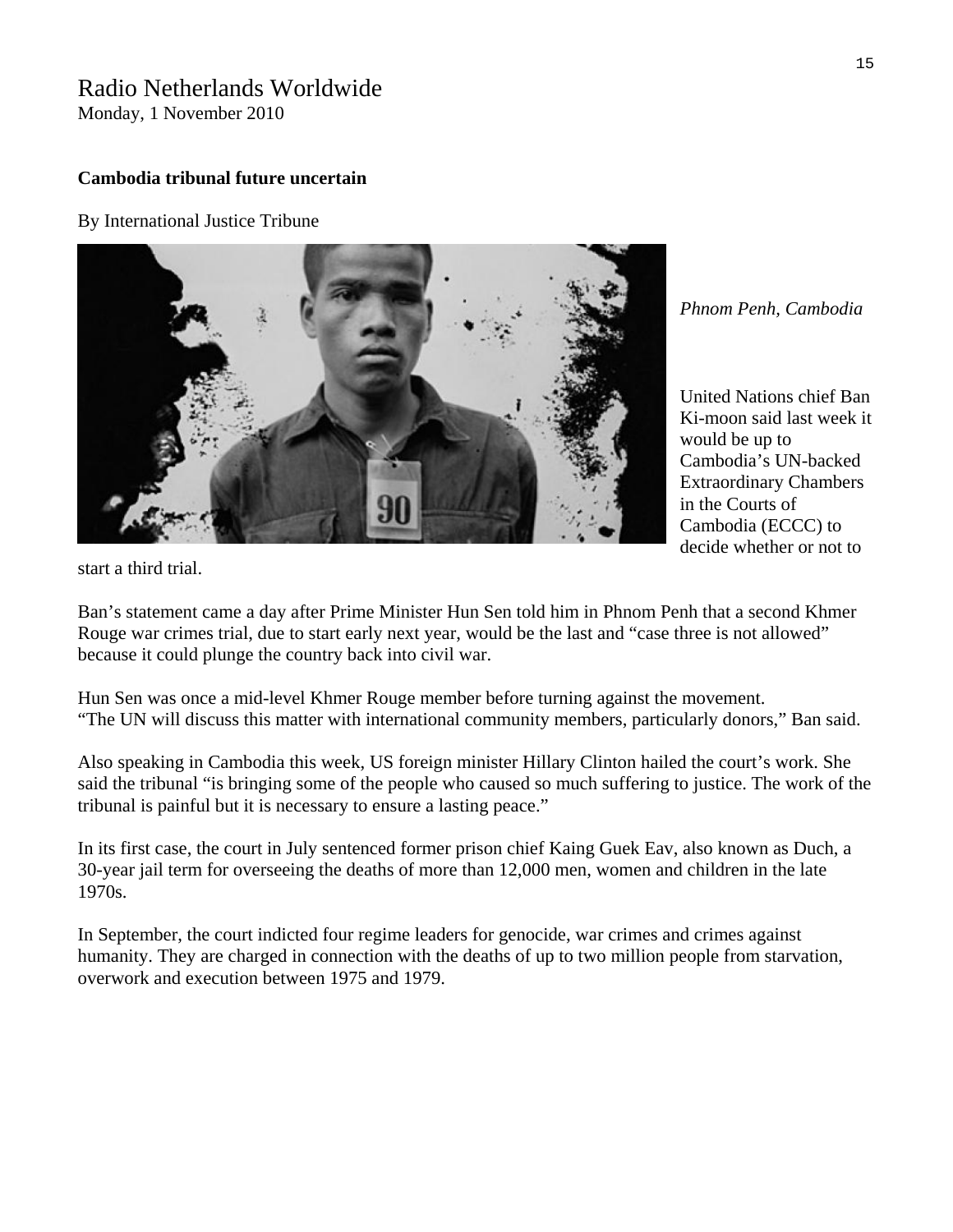# NYR Blog Friday, 29 October 2010 http://hnn.us/roundup/comments/132997.html

#### **Stéphanie Giry: Cambodia's Perfect War Criminal**

The July conviction of Kaing Guek Eav, better known as Duch—the gaunt-faced, fever-eyed 68-year-old head of the Khmer Rouge's leading torture center—by a special UN–Cambodian criminal court has been seen as a breakthrough in international justice. Years in the making, the trial was the first international criminal case brought against an official of the Pol Pot regime since a Vietnamese show trial in 1979. And despite mixed legal procedures, the conflicting approaches of Cambodian and international lawyers, hearings in three languages, budget shortages, corruption scandals, and political pressure, it was widely considered fair. Yet it is unclear how much the Duch case will have advanced the long-delayed efforts for justice against the Khmer Rouge, not least because Duch himself seems to have come out of the experience less repentant than he was when it began.

For his part in overseeing the torture and execution of at least 12,273 prisoners, Duch was convicted of war crimes and crimes against humanity, and sentenced to a 35-year prison term, with 19 years left to serve. But after spending much of the 77 days of court hearings expressing remorse, he is now appealing the sentence and asking to be released, claiming that he was neither one of the regime's leaders nor among those "most responsible" for the Khmer Rouge's atrocities, the only people the special court in Phnom Penh is entitled to try. This request reflects a dramatic last-minute shift in the defense's strategy, from cooperating with the court to disputing its authority to judge Duch. That Duch could undermine the trial and its outcome in this way highlights its central flaw: all along, he was allowed to dominate the telling, and so influence the judging, of his own crimes....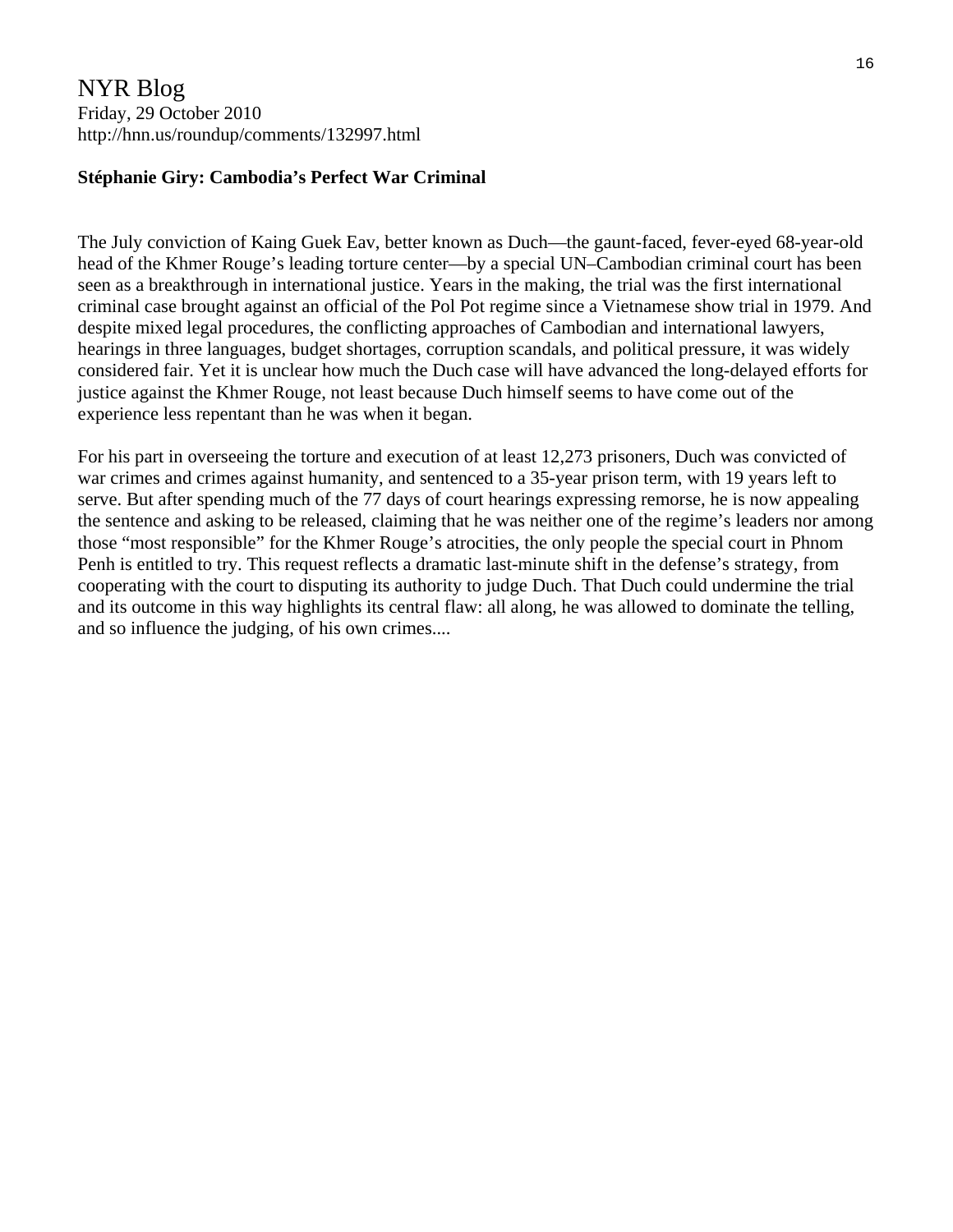# ICRC Tuesday, 2 November 2010

#### **Wartime violence against women: States must do more to end it**

Millions of women and girls bear the brunt of today's wars. They are particulary exposed to sexual violence and other injury. On the occasion of the tenth anniversary of the UN Security Council resolution on women, peace and security, Christine Beerli, Vice-President of the ICRC, calls for better protection of women in wartime.



*Christine Beerli, Vice-President of the ICRC* 

Ten years ago, the hopes and aspirations surrounding the birth of a new millennium found voice in various global initiatives aimed ultimately at righting some of the world's most glaring wrongs. The UN Security Council's resolution 1325 on women, peace and security was one of them. It put the international spotlight on the disproportionate and distinct impact of armed conflict on women, and called for women's full engagement in conflict resolution and peace building. It also signalled

political recognition that women and gender are key to international peace and security.

The tenth anniversary of the resolution this October is an opportune time not for unreserved celebration, but more for sober reflection on what more must – and can – be done to translate good intentions into reality, words into meaningful action.

Be it in the Democratic Republic of Congo or Colombia, Afghanistan, or Iraq - to name but a few – millions of women and girls bear the brunt of today's wars. This is often because they are deliberately targeted as a tactic of warfare. They are particularly exposed to sexual violence and other injury. War often results in them being displaced and separated from family members, and hampers their access to food, safe drinking water and healthcare. It may also leave them as the sole breadwinner and with the responsibility of supporting their families on their own.

International humanitarian law provides a solid basis for the protection of women in wartime – primarily through the Geneva Conventions and their additional protocols. Sexual violence, to take just one example, is unequivocally a war crime in both international and non-international armed conflicts.

Yet the continuing atrocities committed against women in eastern DR Congo are but one grim reminder that the existing rules are violated flagrantly, and often with total impunity. Ensuring respect for the rules is a perennial challenge. Primary responsibility for this lies squarely on States, which have universally ratified the Geneva Conventions. Not only must they ensure that the law is implemented, they must also ensure that it is properly enforced.

True, some progress has been made in terms of States' domestic legislation recognising the criminal responsibility of those who violate international humanitarian law, and actually holding them accountable for their crimes. Various international tribunals and the International Criminal Court have further strengthened accountability for war crimes.

But there is still a long way to go. Armed forces and armed groups alike must understand that sexual violence is a war crime and that violators face punishment. Here the International Committee of the Red Cross (ICRC) plays a role in training and dissemination of international humanitarian law. But States and their judicial apparatus must play their role too. What better deterrent to potential war criminals than